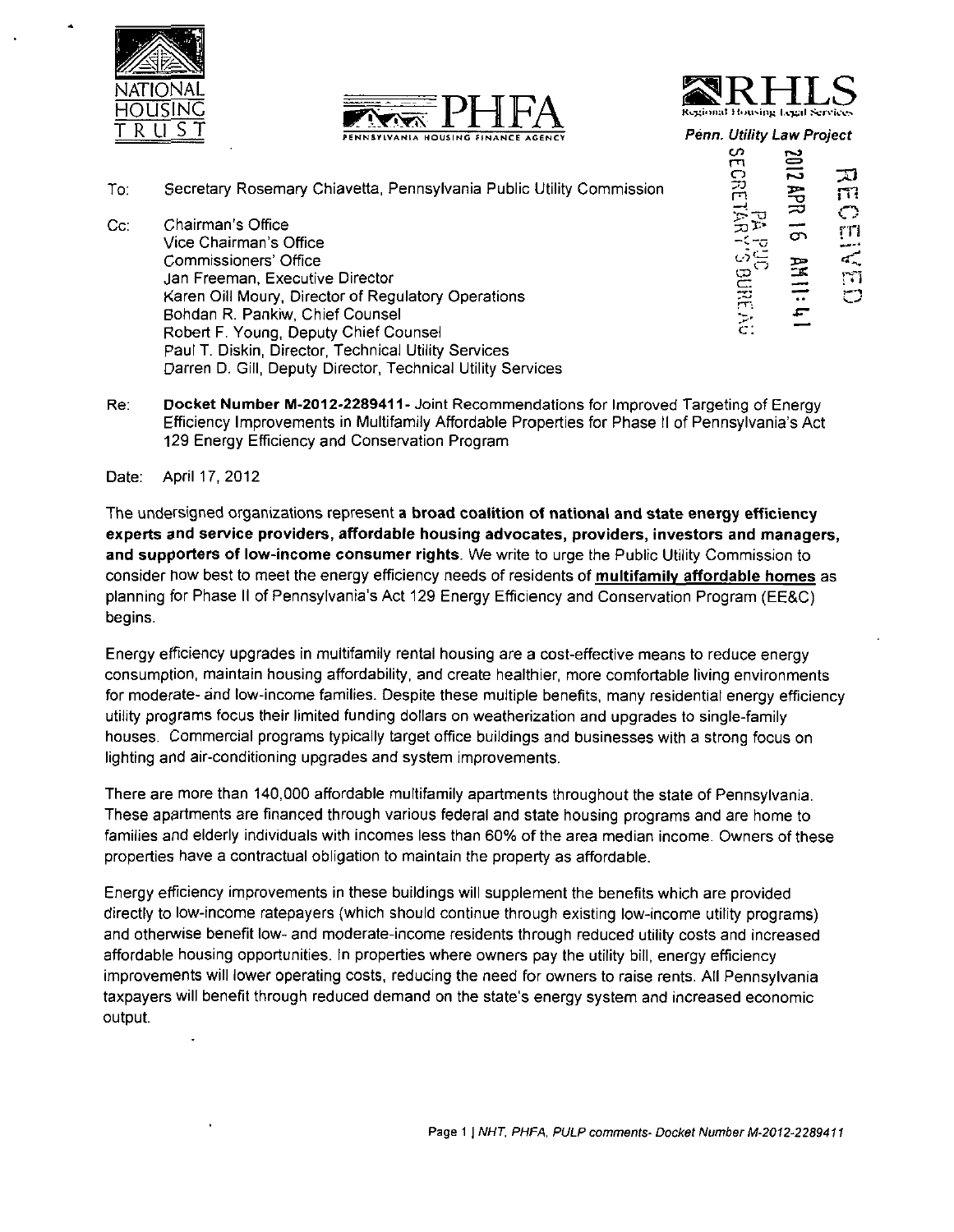#### **Phase II of Pennsylvania's Act 129 EE&C programs should include increased emphasis on the importance of implementing energy efficiency upgrades in multifamily affordable homes.**

There is an increasing need to focus energy efficiency improvements in older, multifamily buildings. 80% of Pennsylvania's multifamily affordable homes were built 20 years ago or earlier. The vast majority of this housing stock has not received any weatherization services. Implementing energy efficiency programs for multifamily buildings will allow the utilities to reach an underserved market and achieve significant new energy savings.

There has been increasing synergy and alignment between the energy efficiency goals of utilities and the energy efficiency needs of older, multifamily buildings.

Several states including New Jersey, Maryland, and Massachusetts' have recently implemented multifamily-specific energy efficiency programs using ratepayer funding to ensure that low-income utility customers benefit. These programs include: dedicated funding and meaningful goals for energy efficiency improvements in multifamily affordable housing and sufficient means to ensure that the renters benefit from the improvements by requiring an extension of affordability by the owner in exchange for participation in the programs.

#### **Assist owners of multifamily affordable housing in accessing resources for energy efficiency upgrades by creating a "one-stop shop".**

Owners of multifamily properties often must apply separately to a utility's residential and commercial programs, as a building could have a mix of master meters (requiring participation in the commercial utility program) and individual tenant meters (requiring participation in the residential utility program). Further, an electric utility's program might address lighting and appliances, but may do nothing to address inefficient heating plant or the building envelope. A gas utility's program would not, by definition, address lighting and plug loads, thus forcing the owner to apply to two separate companies to address the whole building. As a result of these and other barriers, most owners of affordable multifamily housing find it extremely difficult to access utility energy efficiency programs.

If utilities revised their programs so that multifamily owners could achieve true one-stop shopping and obtain services that address the full range of efficiency needs, more multifamily buildings would be weatherized and low income ratepayers would secure additional energy savings.

One means of such "one stop shopping" is illustrated in Massachusetts where a successful re-design of the utility programs for affordable multifamily housing was launched called the Low-Income Multifamily Retrofit Energy Program (LIMFREP). More than \$20 million is administered by electric and gas utilities in collaboration with the MA Dept. of Housing and Community Development, public housing authorities, community development corporations, non-profit owners, tenant organizations, and community action program agencies. Eligible buildings include existing low-income multifamily buildings (5 or more units) owned by public housing authorities or non-profits. Priority is given to high energy use buildings and buildings undergoing rehabilitation (See attached one pager for more information about this program.)

#### **Identify workable financing mechanisms for utilities and owners of multifamily affordable housing.**

Multifamily affordable housing owners are unlikely to have access to significant upfront capital to make energy efficiency upgrades. Energy efficiency programs that limit the need for upfront capital from the

 $\hat{\ }$  See for example PSE&G's Residential Multifamily Housing Program in New Jersey, the Low-Income Multifamily Retrofit Energy Program in Massachusetts, and the Multifamily Energy Efficiency and Housing Affordability program in Maryland.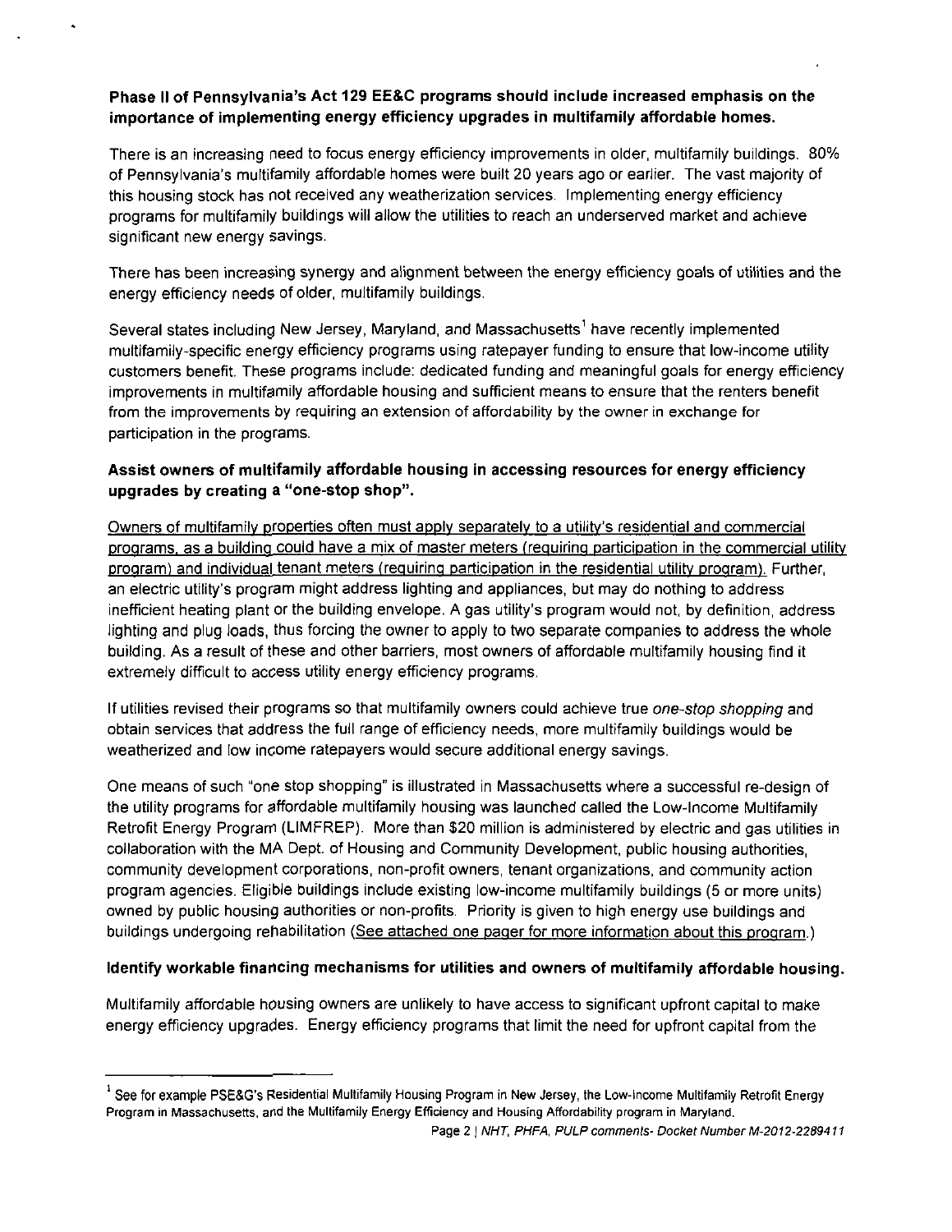owner are more likely to succeed in this sector. This challenge can be addressed in a number of ways including, but not limited to:

- The Pennsylvania Housing Finance Agency (PHFA) and Community Development Financial Institutions can make bridge loans to owners of multifamily affordable housing to cover the cost of energy efficiency upgrades. These loans would be repaid by utility rebates and other incentives. This approach would require utilities to provide documentation that the incentives will be available if the owners install the energy efficiency measures.
- The utilities could work directly with lending institutions to leverage low interest financing for energy efficiency measures in multifamily affordable housing. One idea is for the utility companies to provide a "grant" to a Community Development Financial Institution which would, in turn, guarantee certain energy consumption reductions to the utility. Similarly, the utility could provide a grant to PHFA which could use the funding for incremental reductions in energy consumption by low income households.

#### **Leverage additional energy savings through non-mechanical measures, administrative efficiencies, and other approaches.**

Targeting resources most effectively is necessary to maximize energy savings from the multifamily affordable housing stock. 80% of Pennsylvania's multifamily affordable homes were built 20 years ago or earlier.<sup>2</sup> The vast majority of this housing stock has not received any weatherization services. Realizing the potential energy savings in this sector requires a new level of investment.

One cost-effective approach to achieve additional energy savings is investing in non-mechanical building shell measures such as air sealing and insulation. This is common practice in multifamily utility incentive programs in other states, including New Jersey, Maryland, and Massachusetts, and is necessary for achieving long-term energy savings. In Maryland, air sealing and insulation of a 118-unit multifamily building saved nearly 700,000 kWh and had a Savings to Investment Ratio<sup>3</sup> of 4.9 (See data below).

### **Homes for America's Concord Apartments in Cecil Countv. MD- Energy Efficiency Improvements and Savings**

| Costs of MEEHA Eligible items |  |
|-------------------------------|--|
|-------------------------------|--|

| <b>ECM</b>     | <b>Energy Conservation</b><br><b>Measure Descripton</b> | k Wh<br>saved | therms<br>saved | Avg<br>Useful<br>Life | Estimated<br>Cost of<br><b>ECM</b> | Estimated<br>Annual<br><b>Savings</b> | Simple<br>Payback | <b>S.I.R.</b> | DOE CER |
|----------------|---------------------------------------------------------|---------------|-----------------|-----------------------|------------------------------------|---------------------------------------|-------------------|---------------|---------|
|                | Air Sealing and Insulation Attics                       | 685,169       |                 | 20                    | <b>SBD 8501</b>                    | \$23 133                              | 3.5I              | 4.9           | 96.6    |
| $\overline{2}$ | Duct Sealing                                            | 697,754       |                 | 20 l                  | \$82.261                           | \$67,518                              | 1.2               | 14.0          | 96.7    |
| 3              | Apt Weathenzation                                       | 493,602       | ٥               | 20                    | \$55,440                           | S58.245                               | 1.0               | 17.9          | 101.5   |
| s              | Progammable Thermostats                                 | 55,932        | Ω               | 101                   | \$19,800                           | <b>S6,600</b>                         | 3.0               | 2.8           | 32.2    |
| 6              | Common Area Lighting                                    | 177,737       | o               | 101                   | \$30,145                           | \$20,973                              | 1.4               | 5.9           | 67.2    |
| 7              | Apt Bulb Replacement Program                            | 84,746        | 0               | 91                    | <b>S3.000</b>                      | \$10,000                              | 0.3               | 25.5          | 321.9   |
| A1             | Incremental Insulation R38 to R49                       | 6,711         | o               | 20                    | <b>S5.500</b>                      | \$3,762                               | 1.51              | 11.6          | 13.9    |
| Α4             | Apt Lat Fixture A. B. C.                                | 147,622       | ٥               | 10I                   | 520,466                            | <b>S17720</b>                         | 1.2               | 7.4           | 82.2    |
| A6             | Showerhead Replacement                                  |               | 4 2 3 3 1       | 10                    | <b>S7 920</b>                      | <b>\$4870</b>                         | 1.6               | 5.2           | 56.0    |
| A7             | Ladybug Shower Reducer                                  | 0             | 3,387           | 10                    | \$5,940                            | \$3,896                               | 1.5               | 5.6           | 59.7    |
|                |                                                         |               |                 |                       |                                    |                                       |                   |               |         |
|                | All Moasures =                                          | 2.349,274     | 7,620           |                       | 13.90 \$311.322                    | S216 717                              | 1.6               | 10.1          | 88.6    |

<sup>&</sup>lt;sup>2</sup> According to National Housing Trust's analysis of HUD's low income multifamily database.

<sup>&</sup>lt;sup>3</sup> For every dollar invested in an energy improvement, this is the number of dollars that will be saved over the life of the improvement in today's dollars.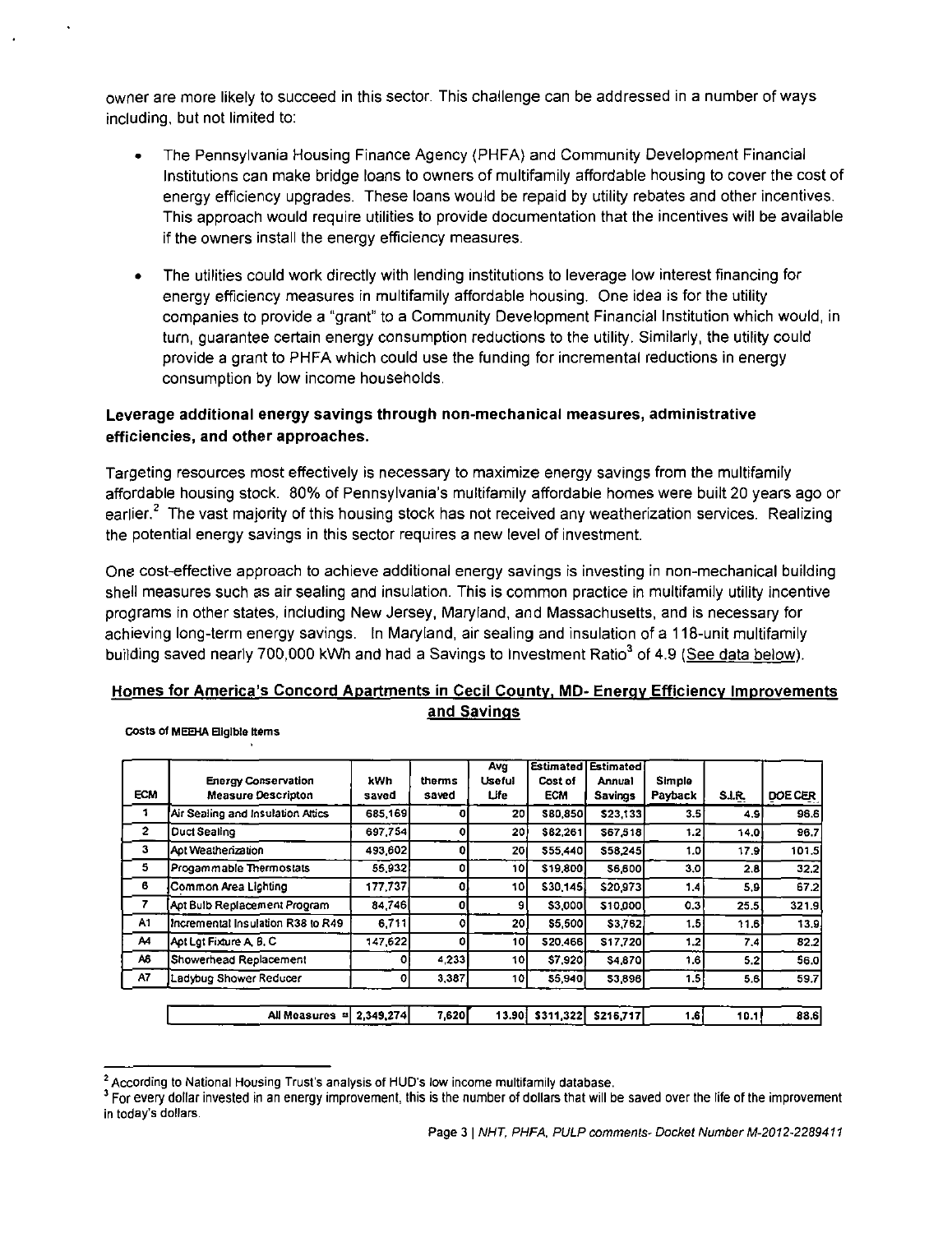Reducing program administrative costs will also result in more benefit dollars being invested in energy saving measures and additional reductions in energy use for Pennsylvania ratepayers. In other states, utilities and public utility commissions have realized significant administrative efficiencies by partnering with the state housing finance agency.

PHFA has extensive experience in multifamily financing and construction. PHFA can leverage its skills and relationships to help the utilities effectively serve the multifamily affordable housing sector. PHFA's contributions, as part of a partnership with the utilities, could include:

- Helping the utilities connect with owners of the properties in PHFA's portfolio which, by definition, qualify for the 60% of median income test referenced above. PHFA has multiple contacts with multifamily owners, including its annual inspections of these properties, and/or its already existing financing on affordable multifamily housing;
- Experience administering weatherization services in multifamily housing as a subgrantee of the Weatherization Assistance Program;
- Assistance in marketing and outreach to a pipeline of multifamily new construction and rehabilitation projects;
- Help leverage other financial resources from existing programs;
- Financial underwriting and loan processing expertise;
- Construction review and administration; and
- Affordable housing expertise and knowledge.

Utilities and public utility commissions in states such as New Jersey and Maryland are partnering with their respective state housing finance agencies to administer multifamily energy efficient improvement programs with great success.

By way of example, New Jersey's largest utility, PSE&G, has implemented an innovative multifamily housing energy retrofit program in partnership with the New Jersey Housing and Mortgage Finance Agency (NJHMFA). PSE&G's Residential Multifamily Housing Program provides upfront interest-free financing and grant incentives to cover the cost of eligible energy efficiency improvements. In 2009, PSE&G developed the multifamily retrofit program with an initial investment of \$19 million. The program quickly became fully subscribed. In December 2011, PSE&G proposed investing another \$20 million in the program to address the backlog of applicants on the waiting list. The expansion was subsequently approved by the New Jersey Public Utility Commission. An additional 7,000 apartments are expected to receive upgrades as a result of the increased investment. In part because of the partnership with NJHMFA, program administrative costs have remained fairly low at approximately 12% of the program budget. (See, e.g.. attached paper describing PSE&G's collaboration with NJHMFA).

#### **Utilize the existing mandates of Act 129 to achieve these goals.**

One means of setting aside funding for multifamily properties may be through the 10% government/nonprofit carve out required by 66 Pa. C.S. § 2806.1(b)(1)(i)(B). It is essential that this mandate continue to incentivize the governmental and non-profit sectors to seek weatherization opportunities. In our view, PHFA, community development and non-profit institutions owning and/or administering federal or state regulated multi-family housing serving low or moderate income households should be targeted for receipt of these energy reduction benefits which are presently required to be provided. Furthermore, the Commission should provide clear guidance insuring that properties with long term affordability restrictions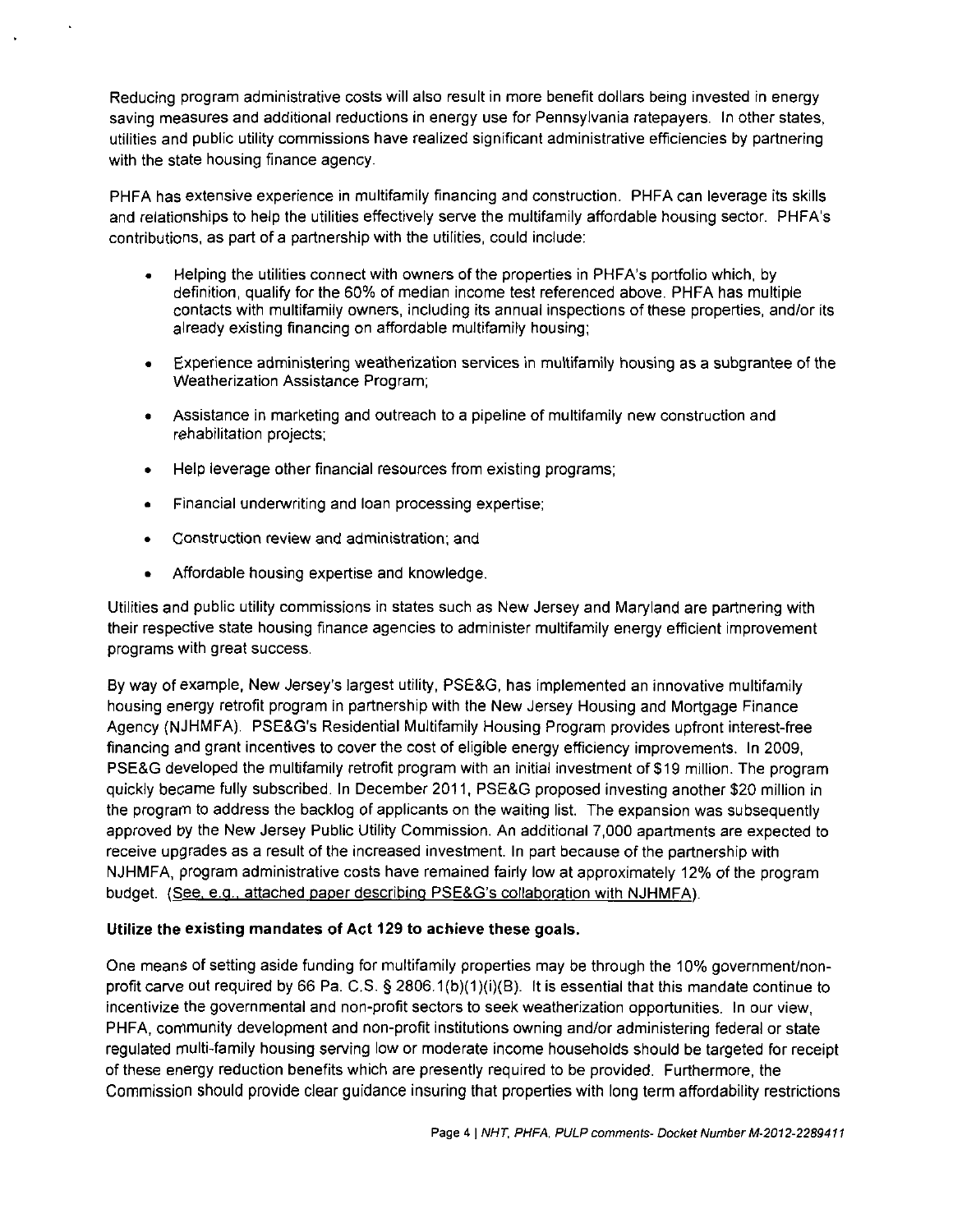qualify under the carve out regardless of ownership status, i.e., whether the owner is nonprofit or for-profit is irrelevant as long as the property has long term use restrictions dedicated for affordable housing.

We appreciate the opportunity to comment on Act 129 EE&C programs.

We look forward to continuing to work with the Commission to improve EE&C programs in order to directly benefit residents of affordable rental housing in Pennsylvania.

Sincerely,

ACTION-Housing Amani CCDC American Council for an Energy-Efficient Economy Bone Energy Services The Community Builders Community Legal Services Energy Consortium Collaborative (ECC) Energy Coordinating Agency Federation Housing, Inc. Homes for America Housing Alliance of Pennsylvania Housing and Neighborhood Development Service (HANDS) Medical Mission Sisters National Church Residences National Consumer Law Center on Behalf of Its Low-income Clients National Housing Trust Pennsylvania Association of Housing and Redevelopment Agencies Pennsylvania-Delaware Affordable Housing Management Association Pennsylvania Housing Finance Agency Pennsylvania Utility Law Project Pennsylvania Weatherization Providers Task Force Philadelphia Association of Community Development Corporations Philadelphia LISC Professional Affordable Housing Management Association (Based in Pennsylvania) Project H.O.M.E. RC<sub>x</sub> Building Diagnostics Regional Housing Legal Services Stewards of Affordable Housing for the Future Trek Development Group Tri-County HDC, Ltd. Volunteers of America  $\bm{\sigma}$ n-;  $\subset$  :

**o**   $\mathbf{\tau}$  $\overline{5}$ -5 *XI*  **m o**  rn<br>T  $\leq$ **< rn** 

#### **For more information about these comments, please contact:**

Dave Evans Pennsylvania Housing Finance Agency Assistant Executive Director of Multifamily Housing PO Box 8029 Harrisburg, PA 17105-8029 717-780-3928 devans@phfa.org

Harry S. Geller Pennsylvania Utility Law Project Executive Director 118 Locust Street Harrisburg, PA 17101 717-232-2719 hgellerpulp@palegalaid.net Todd Nedwick National Housing Trust Assistant Director, Public Policy 1101 30" Street, NW Suite 400 Washington, D.C. 20007 202-333-8931 x128 tnedwick@nhtinc.org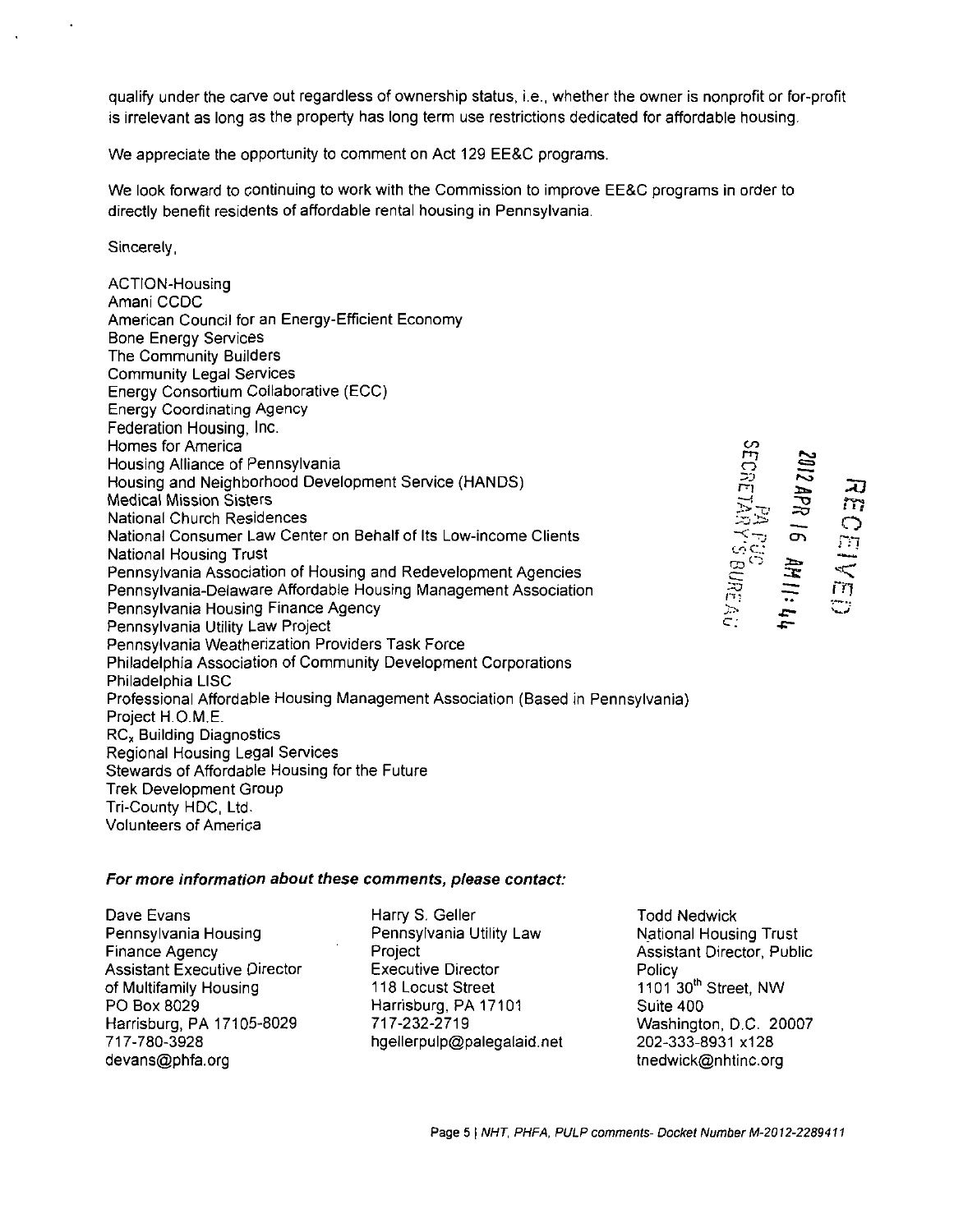# **MA's Utility-Funded Low-Income Multifamily Energy Retrofit Program**



MA's "ONE STOP SHOP" SIMPLIFIES UTILITY-FUNDED RETROFITS FOR AFFORDABLE MULTIFAMILY OWNERS

## **Multifamily Energy Retrofits: The Need**

Wasteful energy use can pose a significant threat to maintaining affordable rental housing. Energy efficiency upgrades in rental housing are a cost- effective approach to lowering operating expenses, maintaining affordability for low-income households, reducing carbon emissions, and creating healthier, more comfortable living environments for low-income families.

Unfortunately, most energy efficiency retrofit programs are not well suited to address the multifamily housing sector- home mostly to low- and moderate-income families.<sup>1</sup> Utility-funded energy efficiency programs, for example, are a significant source of resources for residential energy retrofits that remain largely untapped by the multifamily sector. U.S. ratepayer-funded electric efficiency budgets totaled over \$5.4 billion in 2010.<sup>2</sup> While nationwide data is unavailable, most utility-funded programs typically focus first on single-family and small rental properties rather than multifamily properties (5 units or more).<sup>3</sup> If multifamily energy retrofits are to occur at scale, utilities will need to develop energy efficiency programs that address the unique nature of the multifamily sector.

## **The Massachusetts Model: Owners Seek Streamlined Process to Achieve Whole Building Energy Retrofits**

In 2009, the owners and operators of affordable multifamily housing in Massachusetts- community development corporations (CDCs), public housing authorities (PHAs), and the state's Department of Housing and Community Development (DHCD) convinced the state's utility companies and other key stakeholders that the existing utility energy



National Housing Trust NATIONAL 1101 30th Street, NW, Suite 400 HOUSING Washington, D.C. 20007  $\overline{R \cup S}$   $\overline{S}$  202-333-8931 | www.nhtinc.org

## **At A Glance: MA's Utility-Funded Affordable Multifamily Retrofit Program**

Key Players: Administered by utilities in collaboration with the

MA Dept. of Housing and Community Development, public housing authorities, community development corporations, non-profit owners, tenant organizations, and community action program agencies.

Eligible Housing: Existing low-income multifamily buildings (5 or more units) owned by public housing authorities or non-profits. Priority given to high energy use buildings and buildings undergoing rehabilitation.

Financing/Funding Sources: Grants from utilities pay 100% of project costs. Spending caps exist for total project and individual measure costs. Leveraging of other funding sources, including state and federal energy efficiency programs, is encouraged.

Eligible Measures: Whole building energy assessment determines cost-effective measures. Program administrators develop comprehensive upgrade recommendations based on the energy audit.

Contracting Procedures: Utility program administrators identify qualified contractors. Flexibility is provided to allow owners to use existing vendors who meet certain qualification standards.



National Consumer Law Center 7 Winthrop Square, 4th Floor Boston, MA 021 10 617-542-80101 www.ndc.org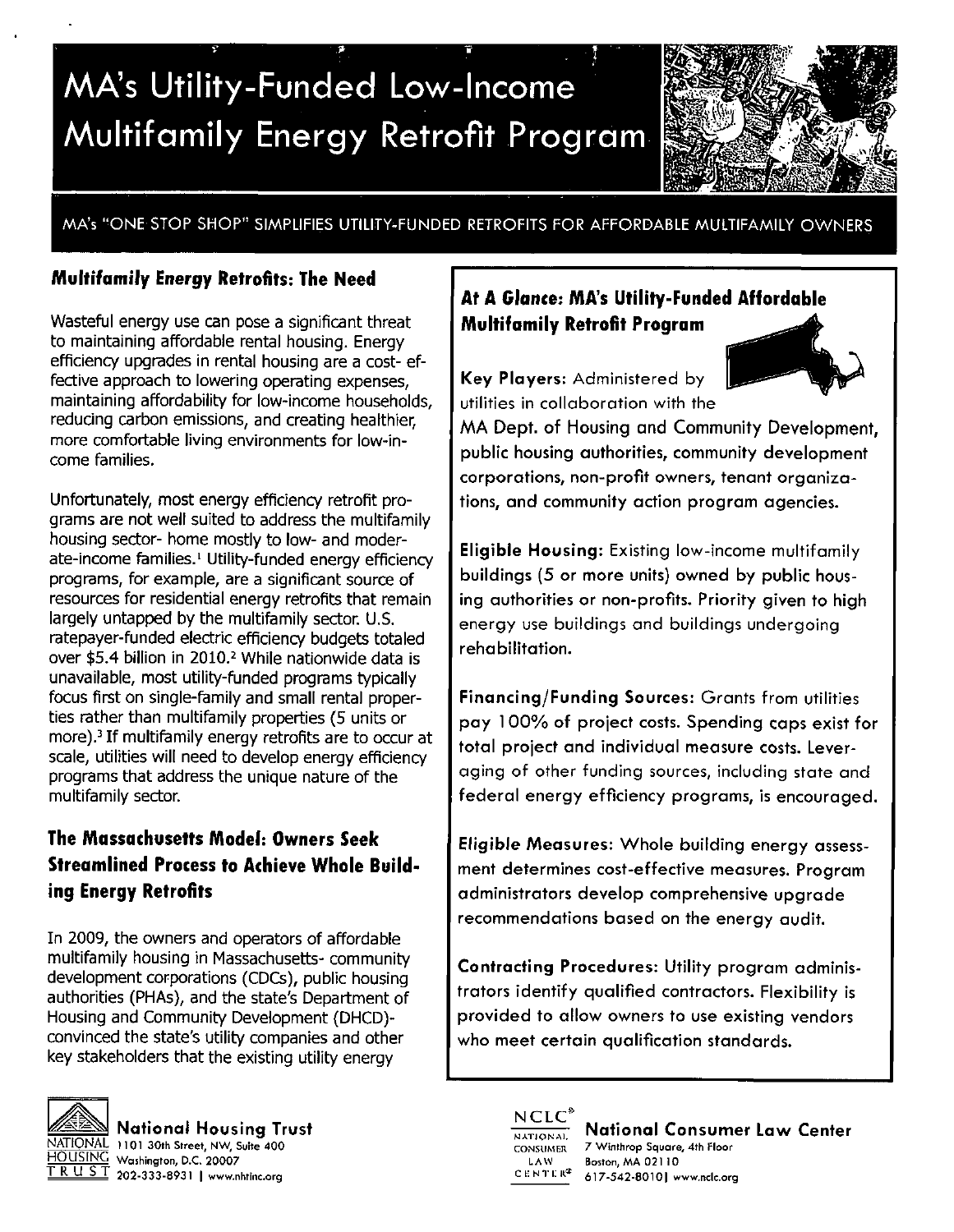## MA's "ONE STOP SHOP" SIMPLIFIES UTILITY-FUNDED RETROFITS FOR AFFORDABLE MULTIFAMILY OWNERS

efficiency programs did not work for affordable multifamily buildings. At the time, owners of multifamily properties often had to apply completely separately to a utility's residential and commercial programs, as a building could have a mix of master meters (requiring participation in the commercial utility program) and individual tenant meters (requiring participation in the residential utility program). Further, an electric utility's program might address lighting and appliances, but do nothing to address inefficient heating plant or the building envelope, while a gas utility's program would not address lighting and plug loads, thus forcing the owner to apply to two separate companies to address the whole building. As a result of these and other barriers, most owners of affordable multifamily housing gave up trying to access the utility programs.

The utilities agreed to consider revising their programs so that multifamily owners could achieve true one-stop shopping and obtain services that would address the full range of efficiency needs in these buildings. A successful re-design of the utility programs for affordable multifamily housing was launched in the first quarter of 2010, the Low-Income Multifamily Retrofit Energy Program (LIMFREP).

## **Screening Process Prioritizes Cost-Effective Retrofit Measures in High Need Low-Income Buildings**

The LIMFREP has a website (www.leanmultifamily.org) where interested owners can learn about program requirements and offerings, as well as apply for services. To be eligible, a building must be owned by a PHA, non-profit, or non-profit controlled entity, and 50% of the tenants must have incomes at or below 60% of median income. The program provides owners with an energy benchmarking tool, WegoWise, which applicants must use, as priority is given to buildings with above-average energy usage per square foot. Applications are reviewed by a screening committee that includes representatives of the CDCs, PHAs, and LEAN (Low-Income Energy Affordability Network).

Once the screening committee approves a particular project, the LIMFREP conducts a building assessment, often including both an appliance audit that primarily covers refrigerators and lighting loads and a separate, comprehensive assessment that covers the building envelope, mechanical systems and motors, and ventilation. The work is often done at no cost to the owner, although sometimes an owner contribution is provided.

Generally, the energy efficiency work is performed by contractors who are vendors in the existing utility-funded energy efficiency programs, and the multifamily owner is not free to choose the contractor. However, the owner's preferred contractor may be used if the contractor meets all of the program's requirements, particularly where the owner is engaged in a larger project that includes renovations beyond energy efficiency measures.

Owners who either are not eligible for this new program (e.g. less than 50% of their tenants meet the income eligibility rules) or who have a low priority can still separately apply to the utility programs available for market-rate multifamily housing. There is also a separate utility-funded program for new construction.

From the program's inception in March 2010 through mid-January 2011, 175 applications had been received representing close to 10,000 low-income multifamily units. Actual work on buildings began in September 2010. Since that date, 3,000 units have been completed, and 4,000 to 5,000 units are in the queue for work to be completed in 2011. The electric utility-funded budget for 2011 is \$14 million, and the gas budget is \$8.5 million.

NHT is grateful for the support of the Doris Duke Charitable Foundation, the Energy Foundation, and the Kresge Foundation.

NHT and NCLC thank John Wells of Action for Boston Community Development for his contribution to this policy brief.

## **References**

: On average, renters' incomes are roughly half of homeowners': \$31,000 vs. \$61,000 annually. Energy Foundation, "U.S. Multifamily Energy Efficiency Potential by 2020/' prepared by the Benningfield Group.

- 2 Institute for Electric Efficiency, "Summary of Ratepayer-Funded Electric Efficiency Impacts, Expenditures, and Budgets (2009 2010)."
- 3 National Consumer Law Center, "Up the Chimney: How HUD's Inaction Costs Taxpayers Millions and Drives Up Utility Bills for Low-Income Families."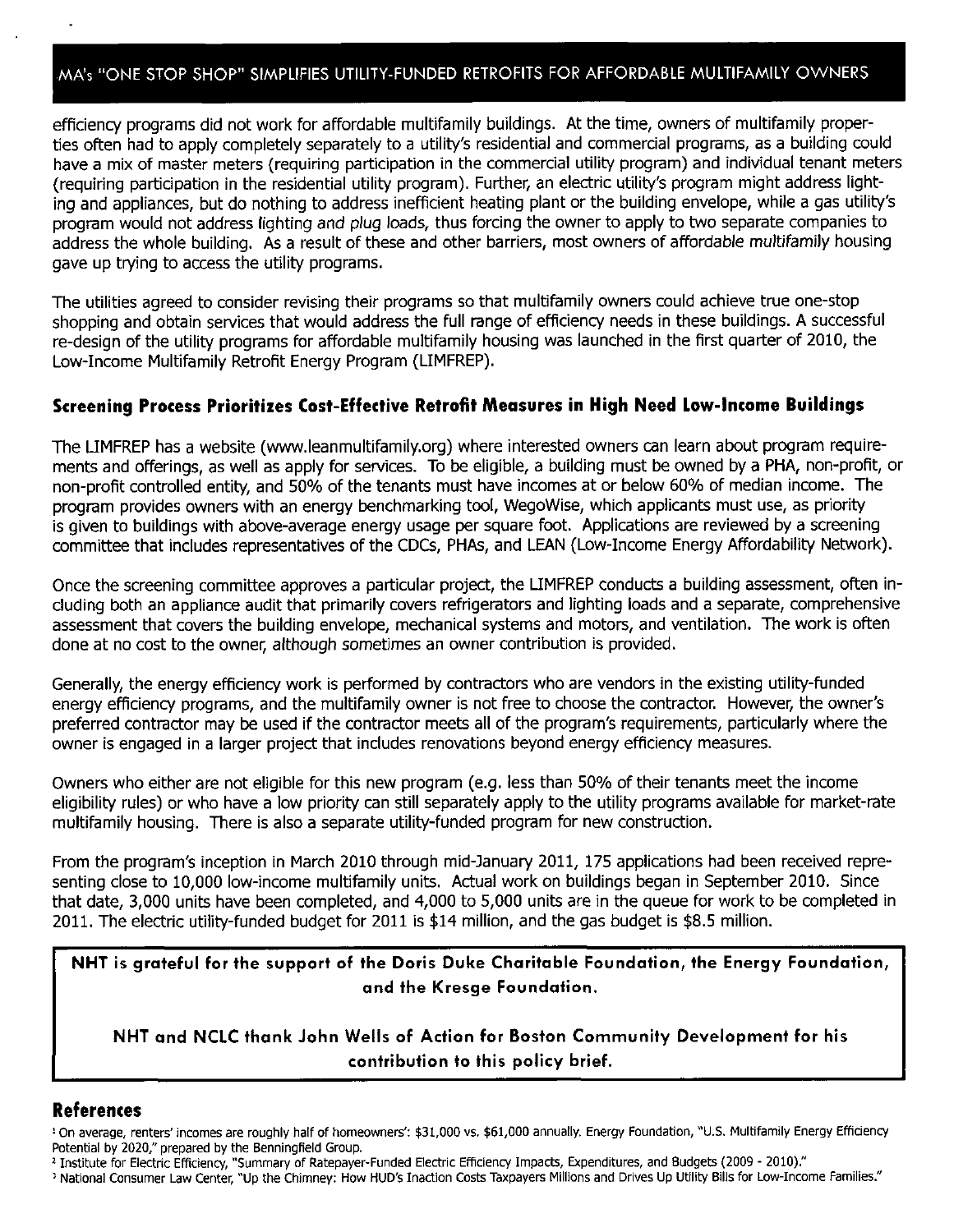## **The Collaborative Program Design and Delivery Strategies Behind the Development, Regulatory Approval, and Successful Implementation of PSE&G's Residential Multifamily Housing Program.**

*Elaine Bryant, PSE&G, Newark, New Jersey Susan Lacey Ringhof. PSE&G, Newark. NewJersey* 

## **Abstract**

In 2010 Public Service Electric and Gas Company (PSE&G) began offering the Residential Multifamily Housing Program to its customers as part of its Energy Efficiency Economic Stimulus (EEE Stimulus) Initiative, approved by the New Jersey Board of Public Utilities (NJBPU) in 2009. The program was funded at \$19 million for 2010 and is available to multifamily housing located in PSE&G's electric and/or natural gas service territory. PSE&G's service territory includes many of New Jersey's urban areas and has a high proportion of multifamily housing. The program is based on a free on-site Investment Grade Audit of the multifamily facility along with significant subsidies for the installation of cost-effective energy efficiency measures. Customers repay their share of the program installation costs over a period of 10 years, on their PSE&G utility bill, interest free. PSE&G offers the program to all eligible residential multifamily housing, with priority given to New Jersey Housing and Mortgage Finance Agency (NJHMFA) financed affordable housing projects.

The PSE&G/NJHMFA collaboration to develop and deliver a successful program to a customer segment often financially unable to undertake energy efficiency improvements is both unique and compelling. Because NJHMFA manages in excess of 500 multifamily projects, its knowledge of this customer segment and access to building owners/property managers has ensured that the PSE&G program is fully subscribed. This paper will focus on the collaborative design/delivery strategy behind the development, regulatory approval, and successful launch of PSE&G's Residential Multifamily Housing Program.

## **The Collaborative**

PSE&G partnered with NJHMFA in the design and development of its Residential Multifamily Housing Program. The collaboration grew from a roundtable discussion between the New Jersey Governor's staff, regulators, NJHMFA, and PSE&G to address the unique needs of multifamily affordable housing projects. PSE&G and NJMHFA left that meeting with a commitment to work together to design a program tailored to a customer segment that often has deteriorated facilities, limited cash flow, and lacks capital for infrastructure improvements.

NJHMFA's primary goal in addressing energy efficiency opportunities in their financing portfolio was to relieve the continuous upward pressure on rental rates by reducing the operating costs associated with the housing projects. The run-up in energy prices, followed by the worst recession since the great depression, had forced building owners to defer basic maintenance in order to mitigate rental rate increases. In addition to lowering operating costs, NJHMFA wanted to ensure that addressing energy efficiency opportunities did not increase owner debt.

As PSE&G and NJHMFA began working together on a new multifamily program design, it was decided that the existing PSE&G Hospital Efficiency Program would provide the design skeleton for the new program and would be modified to address the unique characteristics of affordable housing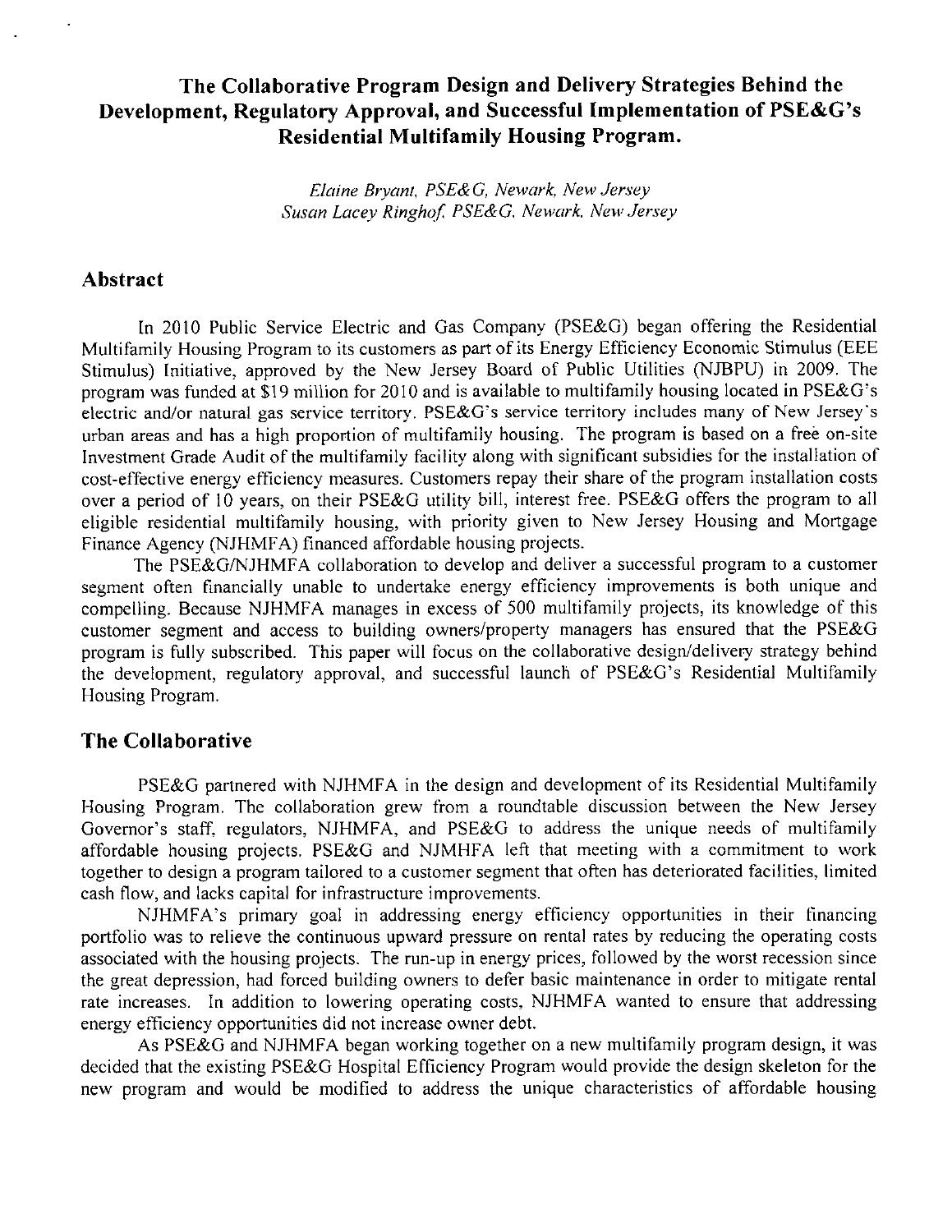projects. Most of the original hospital program design was a good fit for the multifamily market and could be leveraged to develop a targeted multifamily program based on a proven program design. Since the hospital sector, including its facility structures and financial organization, differs significantly from the multifamily housing sector, the Hospital Program design was modified to address the unique characteristics of multifamily housing. For example, since one of the goals of the new multifamily program was to pay for energy efficiency improvements with energy savings, the Hospital Program repayment schedule was extended from 3 years to 10 years for the Multifamily Housing Program. Further, because NJHMFA had some concerns about the multifamily project owners' ability to take on new debt associated with the energy efficiency project repayments, extending the repayment period to 10 years addressed that concern also. During the planning stage, NJHMFA had identified 75 master metered affordable housing developments in PSE&G's electric and/or gas service territory. These ranged from garden apartments to high rises and contained over 12,000 individual rental units. After NJHMFA completed their underwriting analysis of this portfolio, which included cash-flow as well as mortgage repayment history, they recommended that 36 of those projects be initially targeted by the PSE&G program. In phase two of recruitment, NJHMFA identified another 92 individually metered projects that could be solicited for program participation if the program was not fully subscribed.

NJHMFA continued its interest in, and support of, the program throughout the regulatory process that resulted in program approval. NJHMFA supported PSE&G's program filing and was a Party to the filing proceeding and to the Stipulation of Settlement Agreement with the NJBPU that provided funding for PSE&G's portfolio of energy efficiency programs. They participated in settlement discussions and provided clarifying language to ensure that the program as approved would meet the design goals. Throughout the program implementation process, NJHMFA has maintained an active role for all NJHMFA financed projects participating in the program. This includes the review of Investment Grade Audit reports and contractor bids for the installation of the energy efficiency measures, attending customer/building owner meetings and participation at on-site inspections of the participating facilities. This ongoing collaboration ensures that the building owners are in compliance with both NJHMFA standards as well as PSE&G program requirements; while adding additional levels of customer support and informational sources to the program participation process.

## **Assessing the Marketplace**

PSE&G's service territory includes many of New Jersey's urban areas and has a high proportion of multifamily housing units. These buildings typically face thin operating margins and constrained ability to increase rents which leads to deferred maintenance, poor building conditions, ongoing deterioration, and energy inefficiency which in turn further erodes operating margins and the ability to retrofit an inefficient building. High energy costs during the 2005-2008 timeframe and the subsequent economic recession during the years 2008 through 2010 have exacerbated these conditions.

According to U.S. census data, 53% of all dwelling units located within PSE&G urban areas are single family dwellings and 17% of all housing stock contains 3-4 dwelling units. Approximately 29% of all housing stock is multifamily housing with greater than 4 units per building. In New Jersey as a whole, there are about 500,000 multifamily housing rental units representing approximately 16% of the total number of residential units in the State as well as 26% of all dwelling units in New Jersey's central cities. Although there is significant opportunity for energy efficiency retrofits and energy savings in this building stock, this market sector consistently has been overlooked and underserved by existing energy efficiency programs. Most energy efficiency programs delivered in the State over the last 10-20 years have been targeted to single family residences and commercial buildings. The significant opportunity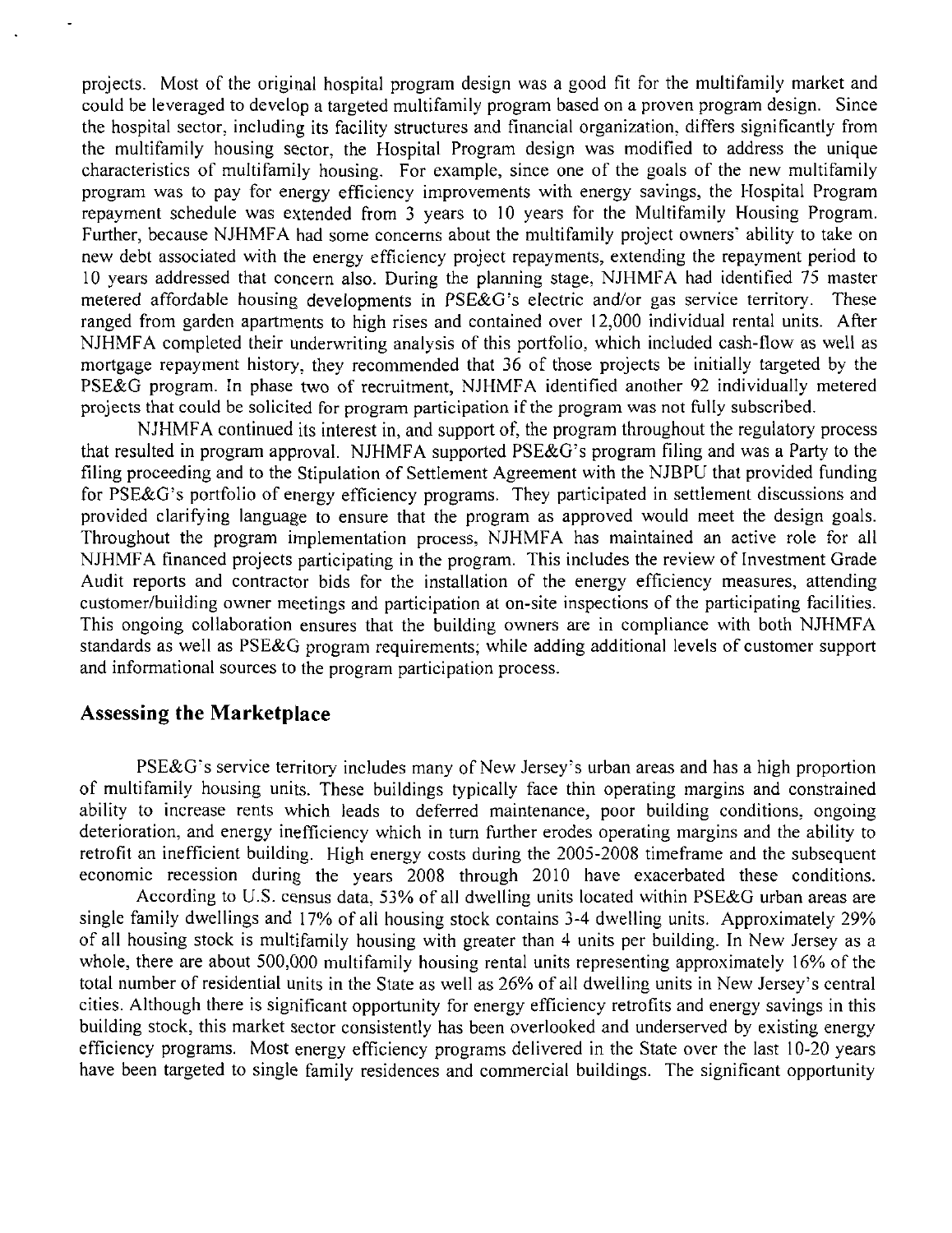coupled with very low penetration of energy efficiency retrofits supported the need for an affordable multifamily housing program in PSE&G's service territory in order to reach and serve this customer segment.

## **Market Barriers**

PSE&G? s Multifamily Housing Program was designed to address market barriers and obstacles which often prevent or impede affordable multifamily housing from taking advantage of energy efficiency programs. The affordable housing multifamily sector was targeted because of its relatively high energy usage, aging mechanical equipment, the facilities' general lack of available capital for infrastructure improvements, and the need to preserve the affordability of these buildings and the housing they provide. It was also an opportunity to demonstrate the advantages of an innovative partnership between the utility and a State agency. The State of New Jersey is also looking for innovative ways to reduce greenhouse gas emissions and be energy efficient in all building sectors. Preserving and improving existing affordable housing is an essential step in addressing the State's affordable housing needs while also promoting sustainability and sound land use planning.

Affordable housing multifamily sector buildings exhibit some market barriers that are common to both residential and commercial rental buildings including the first cost bias and the lack of access to capital. While it is not always the case, there is a perception that energy efficient measures are more costly than conventional ones. When this is the case, first cost almost always dominates the decision criteria. PSE&G incentives either eliminate or sharply reduce first cost premiums and the on-bill financing converts a capital cost into an expense item that can be paid for over time. The affordable housing sector's general lack of capital for infrastructure improvements was a market barrier identified by NJHMFA that was addressed directly through this program. The developments targeted by this program have the additional need to balance the cost of building maintenance and repair and energy efficiency improvements with the need to maintain affordable rental rates. This program also provides an effective mechanism for overcoming the initial costs of energy efficiency not only by providing a substantial incentive, but by financing all construction costs and providing the building owner the option of paying for the upgrades over time on the PSE&G utility bill.

In addition to those barriers common to most rental buildings, these projects had not been targeted by the energy efficiency programs that had been available in New Jersey for nearly a decade. There was a general lack of awareness or blindness to the urban multifamily market and no conception of how to find the opportunities. The project owners themselves were also unaware of how to procure or manage the construction of energy efficiency services

To address the lack of knowledge regarding energy efficiency, the program provides full turnkey support to the customer throughout the program participation process. Key to the success of moving the projects forward into the construction and installation phase are the engineering analysis and preparation of bid-ready documents that are provided to customers by the engineering firms who conduct the Investment Grade Audit data gathering and analysis. These additional services ensure that all eligible Energy Conservation Measures (ECMs) have been fully screened and vetted for costeffectiveness, and at the same time provide the customer with the technical assistance needed to efficiently solicit contractor bids.

Access to building owners of multifamily housing has been a market barrier to successfully marketing energy efficiency retrofits to this sector. Typically, the multifamily affordable housing sector is overlooked by traditional energy efficiency programs due to a lack of access to the properties and their owners and the perception, often correctly so, that this sector lacks the capital to make energy investment upgrades. PSE&G's Multifamily Housing Program addresses this market barrier in two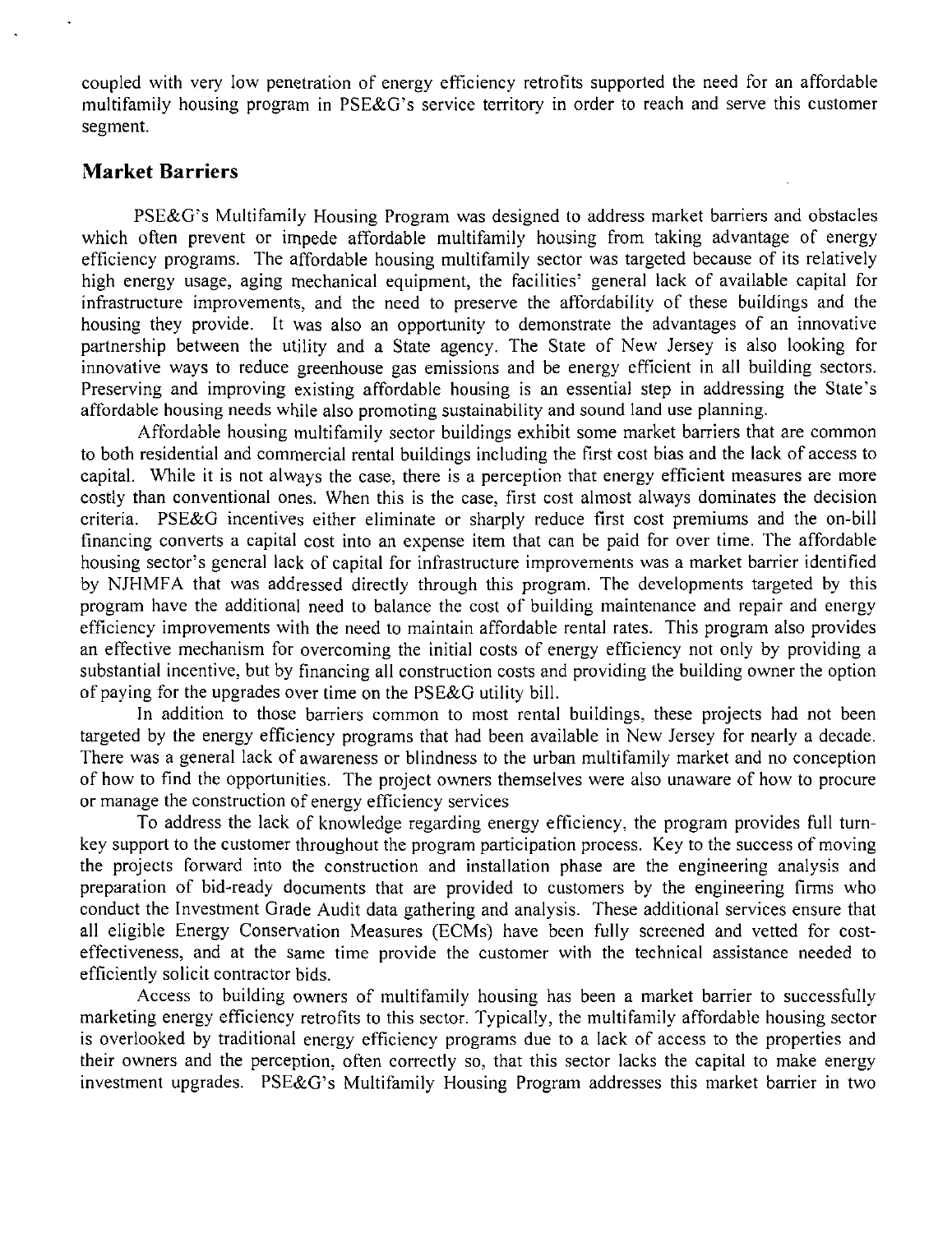ways: first, its partnership with NJHMFA allows the program to easily identify and target eligible multifamily facilities, and second, providing an Investment Grade Audit at no cost to the customer allows the building owner to understand the opportunity to improve their building's operation and cash flow. This two-pronged approach brings much needed access to free on-site energy audits, energy efficiency knowledge, advice, and ongoing program support all with the NJMHFA "seal of approval".

The multifamily housing market segment often has older, deteriorated facilities, limited cash flow, and lacks capital for infrastructure improvements. These buildings typically face thin operating margins and constrained ability to increase rents which leads to deferred maintenance, poor building conditions, ongoing deterioration, and energy inefficiency which in turn further erodes operating margins and the ability to retrofit an inefficient building. This program was designed to overcome these barriers and to make energy efficiency upgrades available and affordable for this market sector.

## **Program Offerings**

PSE&G's Multifamily Housing Program is designed to increase energy efficiency and reduce carbon emissions of multifamily housing developments. Building owners receive an Investment Grade Audit of their building(s) at no cost, incentives, and up-front financing for the cost of eligible energy efficiency installations. The Multifamily Housing Program Investment Grade Audit and inspection services are provided through qualified audit and engineering professionals employed by PSE&G and hired through a competitive bid process. All cost-effective ECMs identified by the Investment Grade Audit as having a simple payback of 15 years or less may be eligible for installation under the program. The energy efficiency measures recommended by the Investment Grade Audit may include lighting, HVAC, humidification, ventilation, windows, doors, motors, and other energy consuming equipment. The program will buy-down project costs by 7 years, but to not less than 2 years. Remaining costs will be provided by PSE&G and repaid through interest free on-bill financing (through the PSE&G utility bill), or in one lump sum (if the customer chooses) after the final inspection.

The program provides a three-step payment process to eliminate the building owner's need to secure a loan to fund the capital investment in energy efficiency upgrades before the project begins. Coupled with on-bill financing and generous repayment terms, the customer is able to afford the energy efficiency investment, while at the same time recognizing the associated energy efficiency benefits immediately upon installation, before repayments begin. The full cost of energy efficiency upgrades (including engineering, the energy audit and cost of construction) are covered through a combination of PSE&G's buy-down/grant and 0% on-bill repayment/financing. The PSE&G on-bill payment option is a critical component to the success of the Multifamily Program. This feature provides the participant with a manageable repayment solution and acts as an additional incentive for program participation. Incentive payments to program participants can be made in these three stages or "progress payments": 1) execution of contract, 2) job 50% complete, and 3) after final inspection.

The customer will have 10 years to repay their contribution to the project. This will serve to guarantee immediate energy savings and utility bill relief to the most-in-need projects. The 10 year repayment period is considered a low risk option since the NJHMFA financed affordable housing projects are likely to be in operation for at least 10 more years. Should the property be sold before the end of the repayment period, the remaining balance shall be payable upon transfer of the property.

The program is offered to residential multifamily housing where natural gas and/or electricity are provided by PSE&G. The multifamily housing facility must have 5 or more units and may be either master metered or individually metered for utility services. High rise and low-rise facilities, affordable and market rate housing and urban rehabilitation projects identified by municipalities in PSE&G's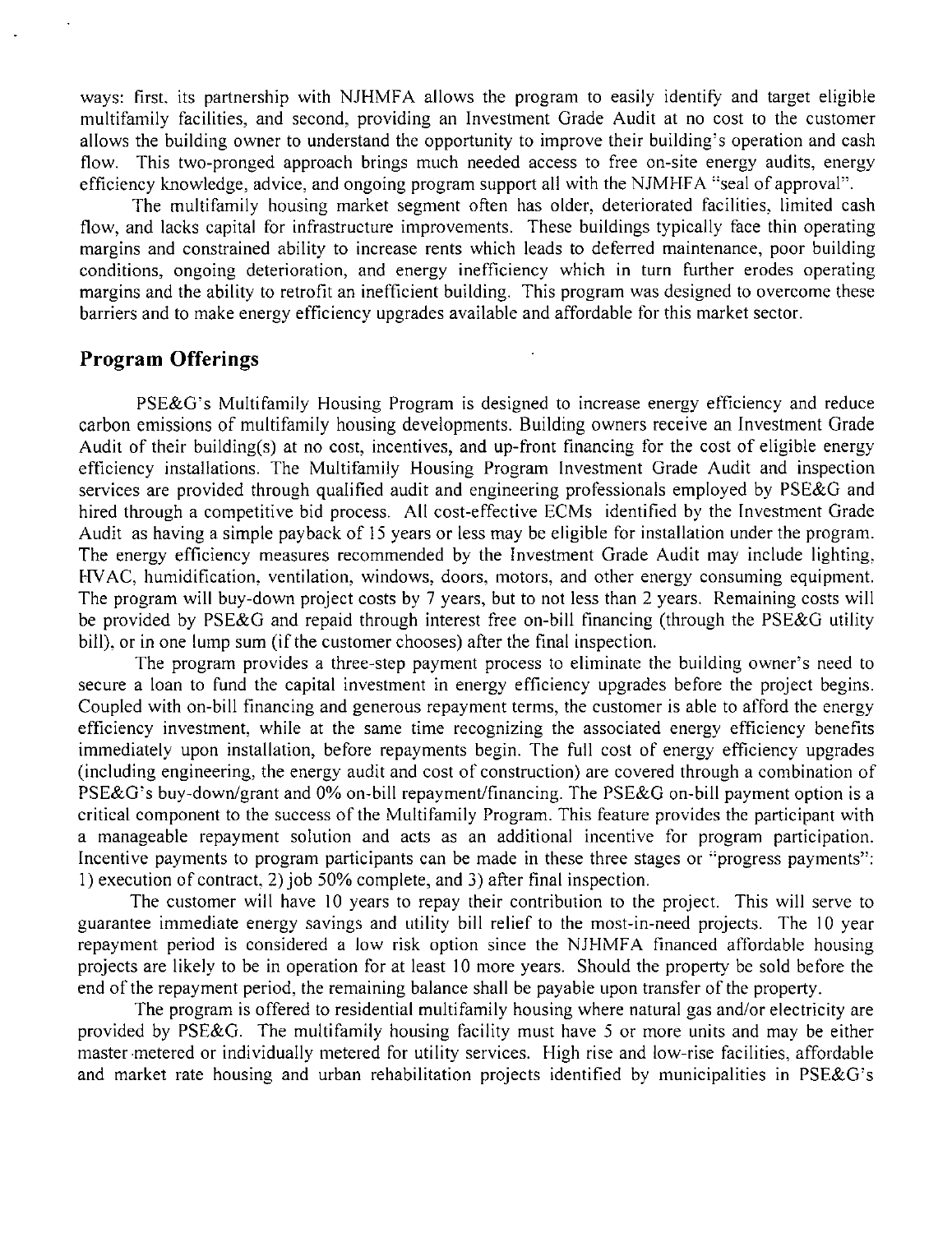service territory are eligible. However priority for program participation is given to the NJHMFA funded affordable housing projects.

Program delivery typically occurs in 4 steps:

- 1) Step One: Investment Grade Audit of Multifamily Building(s). The PSE&G program contractors perform a detailed Investment Grade Audit and prepare a customized audit report that includes a list of recommended ECM upgrade options. PSE&G and NJHMFA review the potential ECM upgrades with the customer.
- 2) Step Two: Engineering Analysis of Project. Based on the Investment Grade Audit results, an engineering analysis is performed, measures payback and cost effectiveness screening is conducted, and a set of approved ECMs is selected for the project. The program contractor then prepares bid-ready documents for the customer to facilitate the preparation of a project Scope of Work, which will be used to obtain contractor cost estimates for ECM installation.
- 3) Step Three: Scope of Work/Contractor Bids. The project owner prepares a Scope of Work for use in soliciting contractor bids. NJHMFA projects will follow the NJHMFA bidding practices. PSE&G/NJHMFA and the customer review the contractor bids/costs and select the contractor(s). At this time, the first progress payment can be issued to the customer.
- 4) Step Four: Measures Installation and Inspections. When 50% of the ECMs have been installed, PSE&G verifies the progress through an on-site inspection. Upon the completion of a successful inspection, a second progress payment is issued. When the project is 100% complete, the final inspection takes place. If the inspection is successful and approved, the final progress payment is determined and issued. If the final costs are less than the original estimate, the final payment will be adjusted down to reflect the actual costs. If the final costs are more than the original estimate, the final payment will not be adjusted and will be paid according to the original estimate. Project is now complete and customer repayments begin.

An additional benefit of the on-site inspection process is that customers are provided with another level of quality control. The program provides for independent inspections for the measures installation work performed at both the 50% and 100% completion phases. These inspections are provided by the same engineering firms that performed the original Investment Grade Audit and provide value-added services to the customer to ensure that the ECMs contracted and paid for are indeed installed, and in accordance with manufactures specifications.

## **Customer Solicitation**

Although all residential multifamily housing in PSE&G's electric and/or gas service territory was eligible for program participation, the program was targeted initially to affordable housing developments within NJHMFA's portfolio. During the planning stage NJHMFA had identified 75 master metered affordable housing developments in PSE&G's electric and/or gas service territory. During implementation planning, NJHMFA decided to limit participation in the PSE&G program to those projects that could pass NJHMFA underwriting analysis which qualified 36 projects targeted for the initial marketing phase. Projects that could not pass the underwriting analysis were directed to programs created to take advantage of federal stimulus funding. NJHMFA's input to program design was key to defining the level of project support that the affordable housing projects would need to participate in the program.

The initial group of 36 multifamily projects identified by NJHMFA, and targeted for the program were master metered facilities. This approach eliminated the split incentive market barrier as an issue during the initial program implementation. It enabled the program to quickly subscribe as the building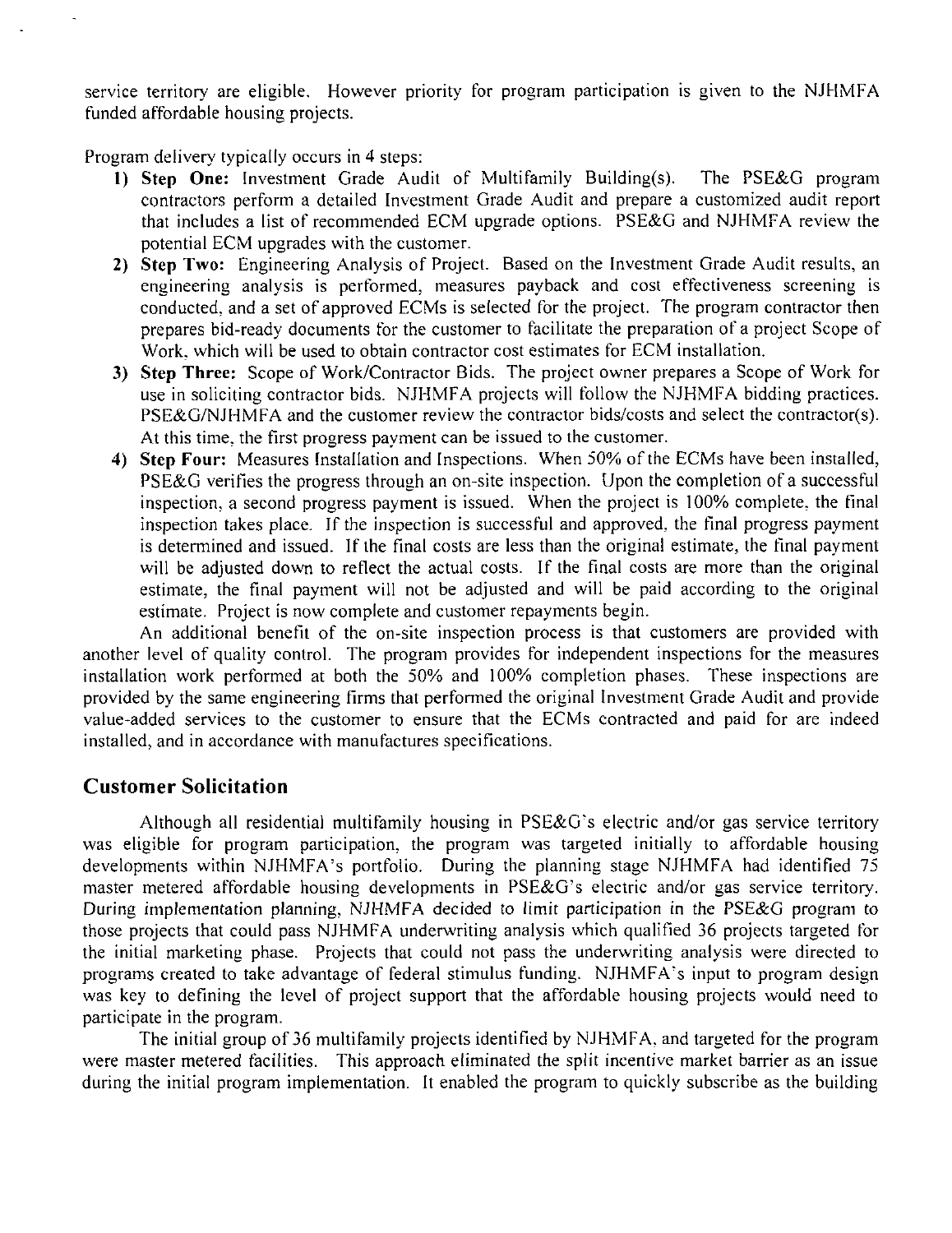owners paid the utility bills and could provide all necessary energy usage information for the dwelling in a cohesive fashion. For the proposed second phase of program solicitation, NJHMFA identified a pool of 92 individually metered projects.

NJHMFA provided access to NJHMFA financed multifamily projects in need of energy efficiency upgrades and worked with PSE&G to market the program to those projects. NJFIMFA also performed an underwriting review for each project to ensure the building owners qualified for program participation and would be able to repay their share of the project cost. This collaboration provided customer identification and project qualification, at no or low cost, resulting in a pipeline of solid customer leads and program applicants. PSE&G contacted the NJHMFA financed projects via a joint PSE&G/NJHMFA direct mail letter as well as joint email solicitations. In addition, some project owners heard of the program through word-of-mouth or through conference presentations, requested additional program information, and applied for the program. Since the initial response to the program was sufficient to commit all available program funding, no additional marketing has been required and the planned second phase has not been implemented. Applications that cannot be funded, as well as any applications that continue to come in, are placed in queue and notified that the program is currently fully committed and that they are on a waiting list.

Once program applications were received, PSE&G reviewed and prioritized them according to receipt date and whether they were NJHMFA funded or not. Projects were then assigned to one of PSE&G's program contractors to perform the Investment Grade Audit and present the results to both the customer and NJHMFA. Throughout the program participation process; Investment Grade Audit review, installation contractor solicitation, RFP/contract review and measures installation, NJHMFA remained an active participant. This collaborative approach to program design and delivery provides the program with a mechanism for consistent input and feedback as well as customer access, which has been invaluable in serving this customer sector.

PSE&G's Multifamily Housing Program addresses a specific market sector with a "whole project" approach to energy efficiency. The program addresses all eligible ECMs for each project and compiles a project-specific portfolio of ECMs based on overall cost-effectiveness. While there are other energy efficiency programs offered to residential, commercial and industrial New Jersey customers, there are no comparable programs offered specifically to the New Jersey residential multifamily housing sector.

## **Current Program Participation**

PSE&G's Multifamily Housing Program was received with great interest by the target market and became fully subscribed very quickly after program launch. A total of 128 NJFIMFA financed projects were targeted for program recruitment. As of the end of the third quarter (Q3) of 2010, approximately 60 project applications had been received. Also at the end of Q3, 19 projects had undergone Investment Grade Audits, 1 had begun contractor bid solicitation and 4 more projects were in the process of having audits performed. The 23 projects are comprised of 131 buildings and 4,484 rental units.

Due to program demand and limited program funds in 2010 (the budget is capped at \$19 million), the program application waiting list continues to grow. In addition to the 23 projects in progress, another 6 NJHMFA projects, a total of 1,670 dwelling units, are on hold pending funding availability. These are a mix of Section 8, handicapped and low income senior projects, for buildings ranging in height from 2-17 stories. In addition, there are 24 non-HMFA financed project applications, a total of 2,061 units, on the program waiting list. They represent a mix of affordable, Section 8, tax credit, senior and low income public housing, buildings ranging in height from 2-22 stories. Applications continue to come in program driven by word-of-mouth.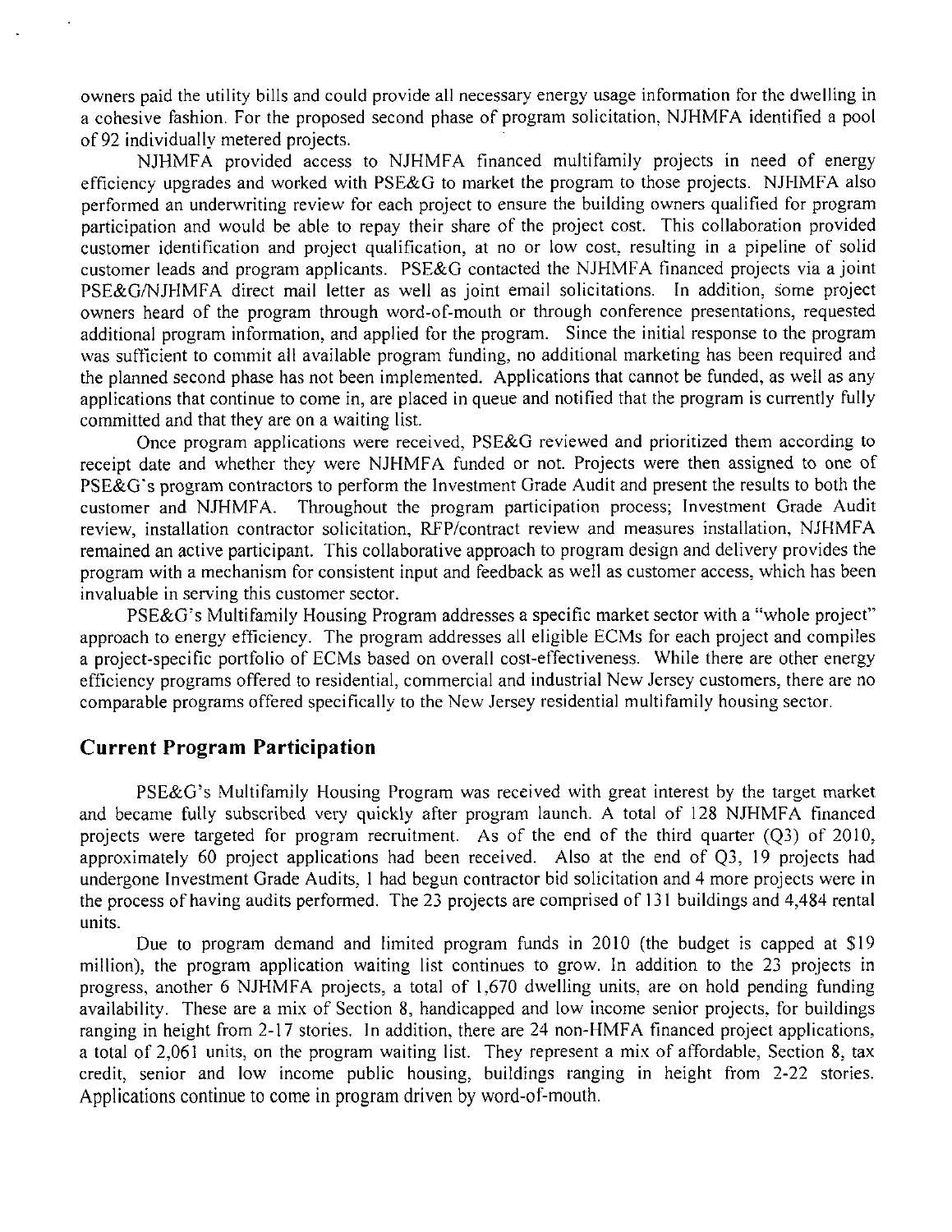The Multifamily Housing program addresses various building types, from single story to high rise. Because the majority of projects have been master metered, most of the buildings that have participated in the program have been mid and high-rise. However, there have been a few projects with garden apartments and townhouses, but even those had shared common heating systems. Generally, the low-rise projects benefit from improvements to the thermal envelope; more insulation, better air sealing of exterior walls, floors and ceilings. Mid and high-rise buildings have a much smaller proportion of exterior "skin" to attack, so improvements to insulation packages are difficult or impossible to achieve. Because of the nature of the building stock, improvements are more focused on mechanical systems. The program always considers the feasibility of the replacement of boilers and chillers, but those replacements are not necessarily always cost effective on their own and if included in a project must be balanced with low cost measures to ensure that the project as a whole meets cost effectiveness requirements. However, improvements to the existing equipment are almost always worth considering, especially variable frequency drives for motors and pumps.

In low-rise buildings, there are fewer common areas and correspondingly fewer opportunities for lighting improvements. In these building types lighting opportunities tend to be limited to providing compact fluorescent lights (CFLs) to residents with the hope that they will use them instead of incandescent bulbs. In mid and high-rise buildings there are ample opportunities to replace common area lights (especially hallways and stairwells) with either higher efficiency fluorescents bulbs and ballasts or light-emitting diode (LED) lights, including LED tube lights that can replace fluorescent bulbs within existing fixtures.

Ventilation issues are the most complex issues in multi-story buildings. In some instances, buildings are over-ventilated and waste energy by discharging conditioned air beyond what is necessary for a healthy environment. In other instances, buildings are under-ventilated and improvements to the systems that would make for a healthier indoor environment require additional energy consumption. Almost all of the buildings need improvements in balancing the ventilation system from one apartment to another and from one floor to another. Constant airflow regulators (CARs) are typically recommended to adjust the exhaust rate in individual apartments to balance the ventilation for the overall building. The program has also found great opportunity to save energy by recommending the installation of energy recovery ventilators (ERVs), which capture exhausted conditioned air and pass it through a heat exchanger, which minimizes the energy needed to condition air that is supplied to common areas of the building.

While the program is not designed to save water, low-flow showerheads and faucet aerators save hot water and, thus, energy. These recommendations are inexpensive, low-tech and always have a quick payback period. Aside from the value of the funding itself, the audit process is important for helping to prioritize the needs of the projects and clarifies the cost effectiveness of each measure that is considered.

## **Lessons Learned**

While the program was being designed, the planning team used retrofit data from multifamily projects in another state as the basis for the estimate of project costs. Since the number and type of buildings that might participate in PSE&G's program was not fully understood, the program estimated a cost per individual residential unit from the data. As the Multifamily Housing Program implementation progressed, it became clear that actual program investments per unit would be higher than the original estimate of \$3,353 per unit. At present, with incomplete data, the investment per unit is estimated to be about 26% higher at \$4,237 per unit. This is driven by the number and type of energy savings measures and the advanced project management required to bring these projects to fruition.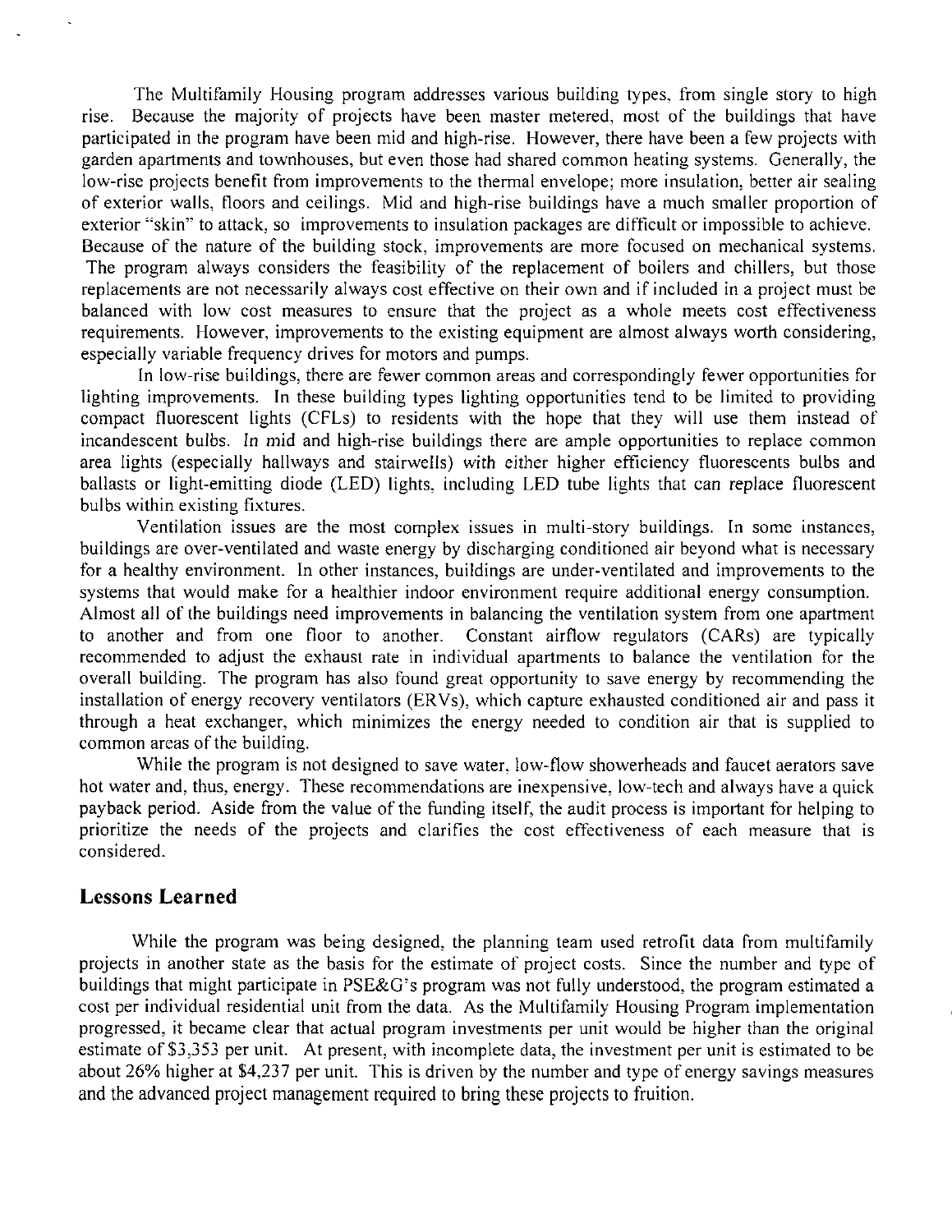The PSE&G program has found that on average, ECMs fall into 4 payback categories.

- 1. First are those with "quick payback periods" typically with payback of 1-5 years. Measures having quick payback periods include:
	- CFLs for apartment lighting,
	- low-flow showerheads and aerators,
	- domestic hot water (DHW) recirculation controls and/or mixing valves,
	- energy/heat recovery ventilation systems, and
	- variable frequency drives (VFDs) for pumps.
- 2. Next are those with "moderate payback periods" of 6-10 years. Moderate payback period measures include:
	- LED lighting in hallways and stair towers,
	- fan coil upgrades in apartments,
	- thermostat and control valve upgrades, air sealing, and
	- insulation upgrades.
- 3. Measures with "marginal payback periods" of 11+ years include new boilers and new chillers.
- 4. Lastly, some measures fall into the category of "variable payback periods" having a wide range of payback from -5 to +15 years. Measures with variable payback periods vary greatly dependent upon the particular multifamily building characteristics. For example, ventilation improvements such as constant airflow regulators (CARs), duct sealing, and new fans have variable paybacks. Ventilation issues often have a large impact on comfort, health and safety. In some instances, ventilation improvements result in significant energy savings, while in others, ventilation improvements result in an energy penalty. Similarly, appliance replacements have wide variations of payback because appliances are subject to routine periodic replacement and it is difficult to survey the age and efficiency of all appliances in a large apartment building.

Program findings have shown that not all Investment Grade Audit recommended ECMs are approved for financing. This is due to two factors: first, the total project cost must meet cost effectiveness screening criteria, and second, there may be structural or health and safety related conditions present in the building that prevent the installation of some ECMs. In the case of the later, those conditions are cited in the Investment Grade Audit report and are required to be addressed by the building owner prior to consideration for inclusion in PSE&G's program.

While the collaboration with NJHMFA had many benefits, there were downsides as well. Two bureaucracies involved at nearly every stage of the program weighed heavily on the ability to expedite customer participation through the program to the commitment stages before funding approval expired. While it was critical to ensure that program processes and approvals did not impede program delivery timelines, both PSE&G and NJHMFA needed to meet their internal requirements for fiduciary responsibility and regulatory "prudency" and this meant that both organizations reviewed Investment Grade Audit results, approved engineering scopes of work, contractor bids, customer repayment agreements and other program milestone documents in order to provide their input and approvals. This process was cumbersome at times as NJHMFA internally had several levels of review/approvals which needed to take place, including a second and final underwriting review. Their organizational structure required involvement of their property field expert, program manager, property management division, financing division, regulatory division and, at times, their governing board. This multilevel review/approval matrix sometimes impacted the turnaround times for program milestones. In order to address the issue, PSE&G and NJHMFA held frequent calls to resolve specific issues and to document processes so that all parties understood timeframes for making the required document reviews. While the collaborative was fundamental to the program design and initial launch, and it continues to work on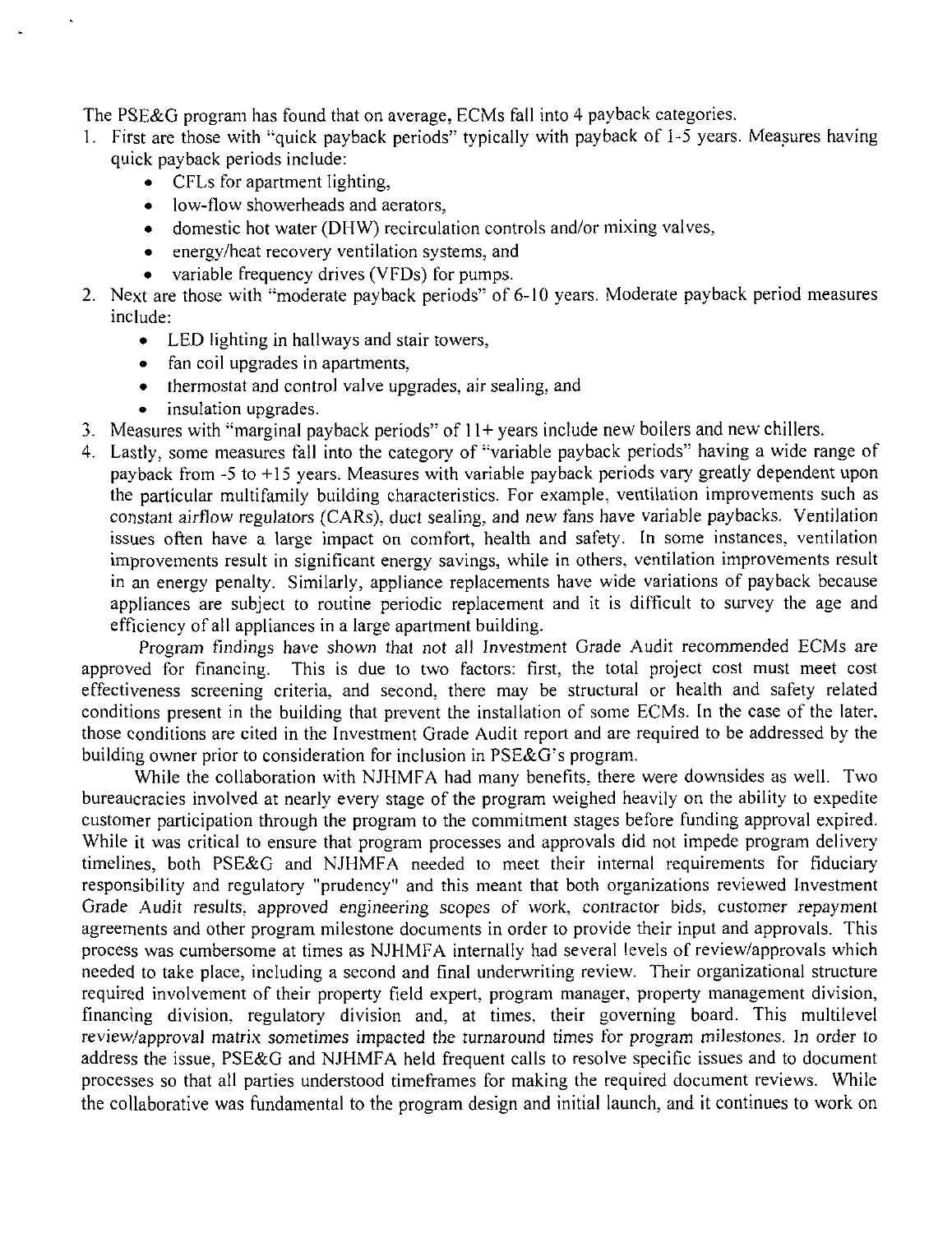and improve the review processes; program implementation is more time consuming with two sets of project reviews and approvals. This is challenging because the timing for dual review was not built into the original program design.

## **Conclusion**

The collaborative approach to the design and implementation of PSE&G's Multifamily Housing Program has proved to be a success for all program stakeholders, as well as an overall model for energy efficiency program design. The partnership with the New Jersey Housing and Mortgage Finance Agency (NJHMFA) in the design and development of the program proved to be a critical path to buy-in from State regulators leading to program funding. In addition, program recruitment was simplified and expedited by the use of NJHMFA housing data and building owner contact information and NJHMFA's program endorsement. This minimized program marketing costs and ensured successful recruitment of qualified participants. NJHMFA performed underwriting upfront for all eligible NJHMFA funded properties to assess their ability to take on additional financial risk in the repayment of the owner's portion of the energy efficiency measures costs. This effort eliminated properties at financial risk from program solicitation, thus providing a necessary pre-screening for the pool of program applicants. While in-depth program evaluation will need to take place to accurately assess the benefits derived from participation in PSE&G's program, it is anticipated that the owner's share of the cost of the energy efficiency upgrades should be significantly offset by the cost-savings recognized as a direct result of those energy efficiency upgrades.

Throughout the program participation process, NJHMFA has remained engaged with Investment Grade Audit reviews, energy efficiency installation contractor solicitation, and monitors program progress and installations for the NJHMFA affordable housing projects. While PSE&G has been providing energy conservation programs for well over two decades, and is a recognized source for energy conservation information to its customers, NJHMFA's support and ongoing involvement brings an additional level of credibility to the program and lends itself to program acceptance by hard to reach multifamily facility owners. This ongoing collaboration ensures that the building owners are in compliance with both NJHMFA standards as well as PSE&G program requirements; while adding an additional level of customer support and reliable information to the program participation process.

The PSE&G/NJHMFA collaboration to develop and deliver a successful program to a customer segment often financially unable to undertake energy efficiency improvements is both unique and compelling and has proven to be an innovative, effective approach to reaching this customer segment.